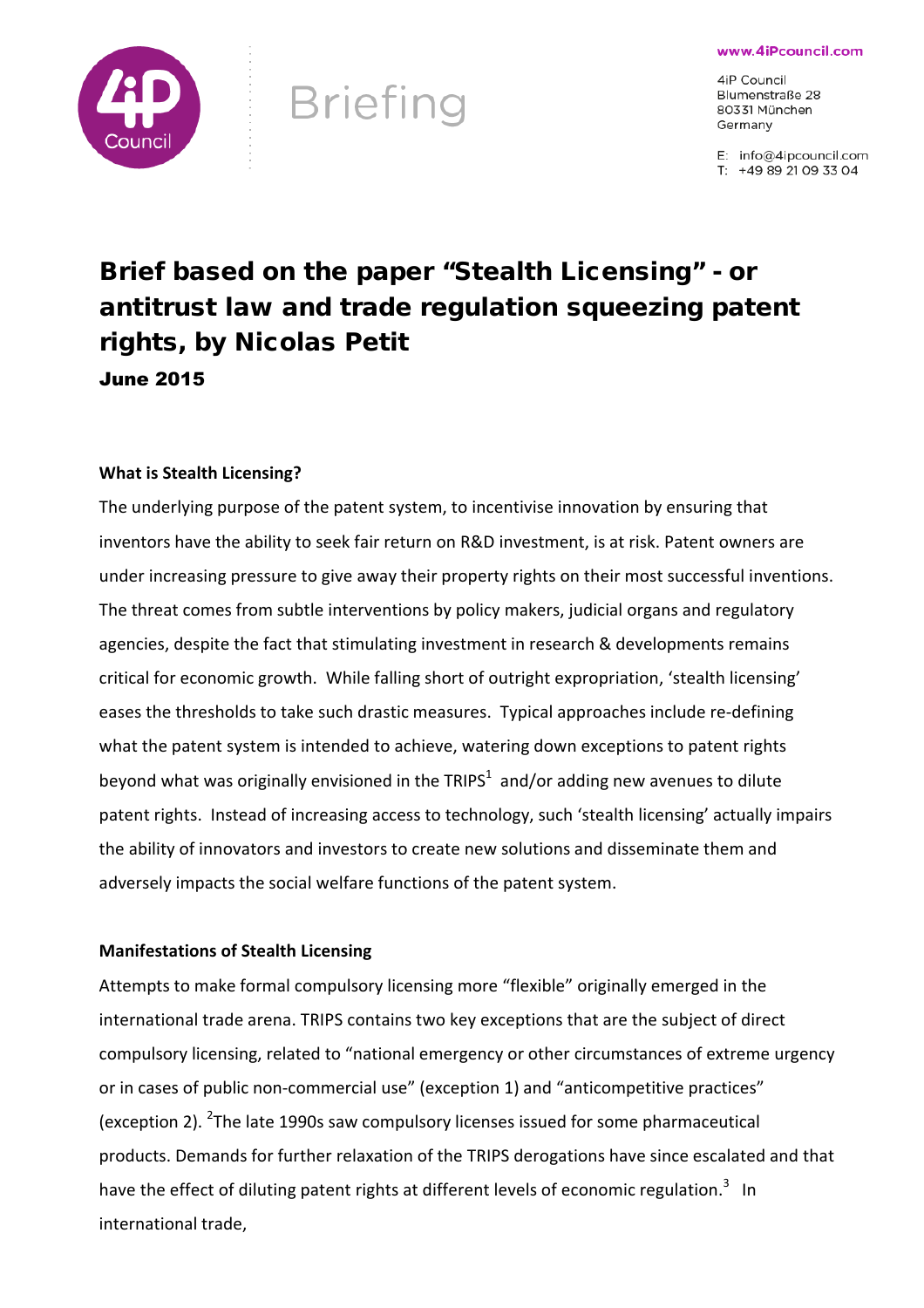stealth licensing emerges through a top down approach, calling for a "flexible" interpretation of TRIPS exceptions in response to global macro-economic imbalances. This may lead to relaxing the strict application of exception 1 in both international and eventually national laws. A more bottom up approach is also developing, whereby antitrust intervention in the market leads to "undercover" expansion of exception 2.

#### **Unfounded calls for enhanced flexibilities in green technology**

Equating patents as a barrier to trade or using moral justifications for extending patent flexibilities are common in the debate surrounding green technologies. However, both lines of argument are flawed and lack empirical evidence. Most underlying technologies were invented long ago and were either never or are no longer protected by patents. $4$  In other words, much of the related innovation today builds on these foundations and is incremental.<sup>5</sup> And as a result a large number of substitutes are available. <sup>6</sup>

Evidence also suggests that patents do not inhibit competition for green technologies.<sup>7</sup> On the contrary, there are indications that patents play a positive role in facilitating their transfer<sup>8</sup>, by creating a legal framework for commercial relationships. Today solar, biofuel, and wind technologies, among others, are currently deployed in developing countries.

While patents are not a proven barrier to the dissemination of green technology, the literature suggests that other, non-patent related, elements are possible impediments. A few examples include insufficient technical knowledge to produce innovative technologies locally, insufficient market size to justify local production units, unfavourable market conditions and investment climate and ineffective government and institutions. <sup>9</sup>

#### **Undercover licensing in antitrust law**

The phenomenon is also evident in antitrust law, where stealth licensing is getting traction on a global scale and relates to incremental changes in legal tests, standards, interpretations and doctrines that bring patent owners one step closer to antitrust licensing orders. "Hard"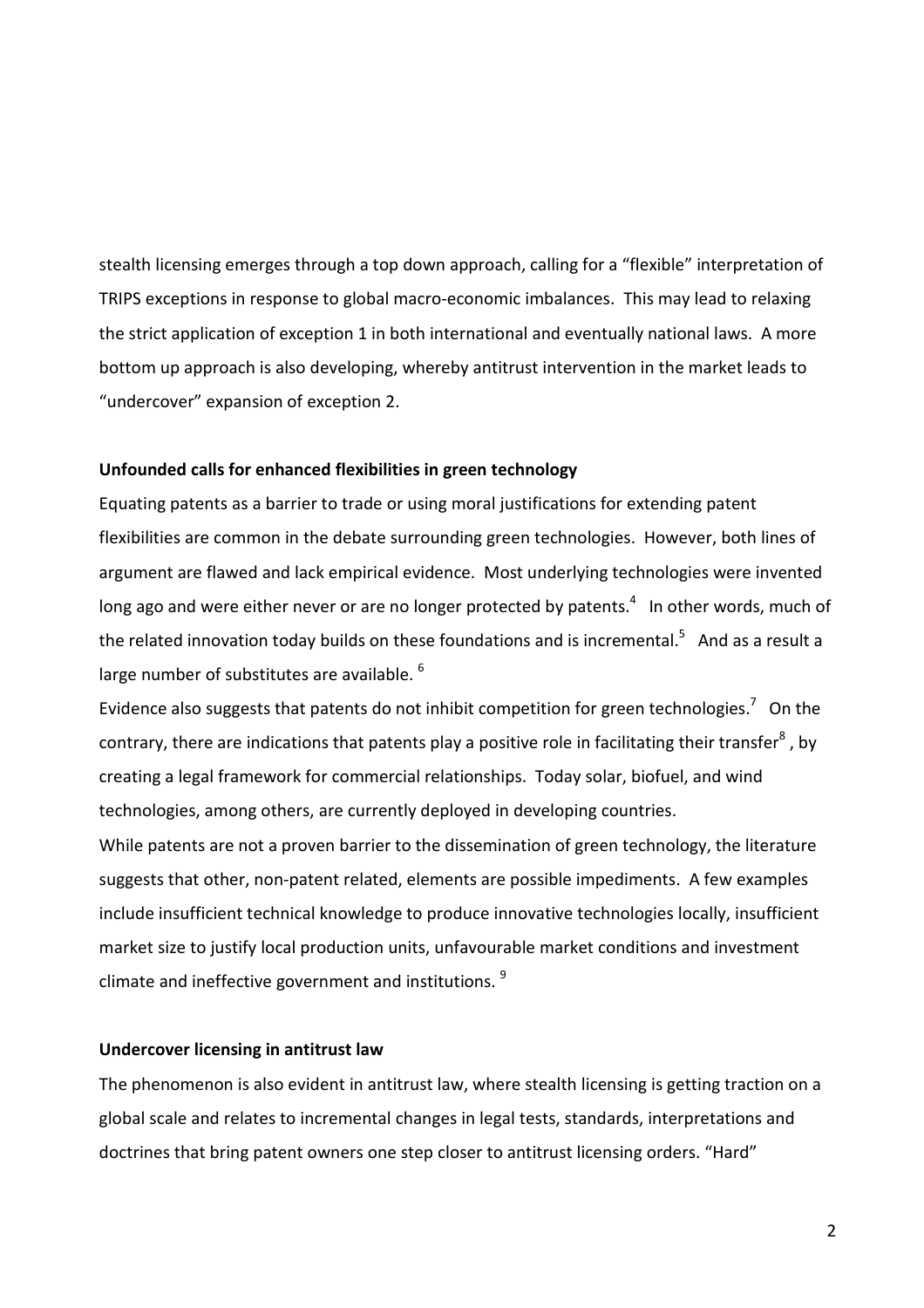compulsory licensing remains exceptional given the difficulty of establishing the essential facilities doctrines. Yet increasingly antitrust enforcers' statements - and now decisions - impose on patent holders the prospect of being under an antitrust duty to license their technology. The symptoms are abundant and include: terminological confusion between a patent and monopoly rights, downplaying the significance and validity of certain IPRs, relying on undefined concerns such as 'strategic use' or 'anticompetitive practices' pitting the patent system against competition law and focusing enforcement priorities on high-profile, patent-intensive sectors such as smartphones, pharmaceuticals.

Competition agencies, judges and scholars exhibit an inveterate tendency to equate a patent with a market monopoly. And by virtue of the intellectual property rights, patent holders would be allegedly dominant and enjoy significant market power.<sup>10</sup> Pegging patent ownership to monopolies eases the application of the competition rules on "abuse of dominance." While in most competition regimes "dominance" alone is not a cause of remedial intervention, for some authorities it drastically reduces the burden of proof making it easier to circumvent the related patent rights.

Similarly, the application of the essential facilities doctrine linked solely to patents can effectively require firms to engage licensing as a remedy. Other forms of undercover licensing include working requirements that diminish patent rights when inventions are not practiced promptly, policies that question the enforcement of patents before a court and policies that prevent dominant patent holders from freely revoking licenses. Slightly different approaches can be seen by competition authorities encouraging the license interoperability information upon successful development of a platform or challenging the validity of patents, and use findings of invalidity as a basis for antitrust liability.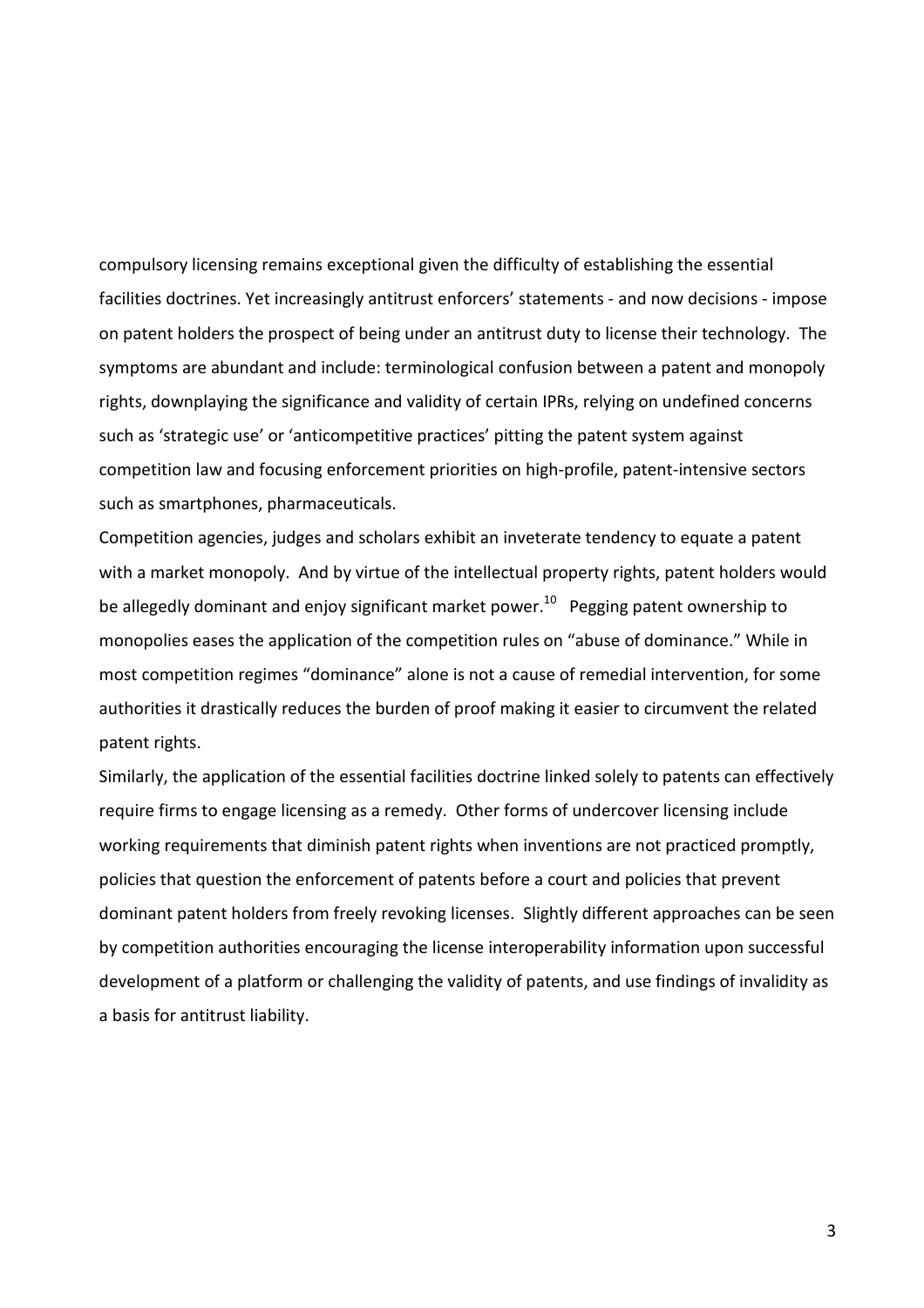### **The impact of stealth licensing**

Despite the above, the actual award of compulsory licenses by domestic authorities pursuant to the flexibilities or by antitrust agencies on the basis of abuse of dominance rules should remain the exception rather than the rule. But even rare events can have a significant impact on incentives to create and disseminate. In fact, researchers are already finding existing compulsory licenses are having "an indirect, preventative effect." <sup>11</sup> And while formal compulsory licences are comparatively rare, the increase in soft law (i.e. IPR guidelines, speeches etc.) from regulators increases the commercial uncertainty around the legitimate enjoyment of patent rights.

Stealth licensing" threats to the patent system will affect firms' return on investment prospects, creating uncertainty in their business strategies and therefore reducing their willingness to take the risk for R&D investment. This directly affects technology development and technology transfer between science and business, which is one of the backbones for innovation and sustainable economic success, especially in Europe. Moreover, compulsory licensing for a particular technology has a detrimental effect on technology transfer towards developing countries, as it decreases the incentive for other multinational companies to engage in joint ventures with local firms in that state.  $^{12}$ 

<sup>2</sup> TRIPS Article 31 b) and k), respectively

<sup>3</sup> e.g. Ahead of the 2009 Copenhagen Summit on Climate Change, the developing countries parties to the United Nations Framework Convention on Climate Change ("UNFCCC") put forward proposals to weaken (or even eliminate) IPRs in green technologies. China and India proposed to mandate compulsory licensing of patented technologies or to introduce explicit derogations for green technologies in the text of the TRIPS agreement. (Maskus K., "Differentiated Intellectual Property Regimes for Environmental and Climate Technologies," OECD Environment Working Papers 17, OECD Publishing, 2010) <sup>4</sup> E.L. Lane, "Clean Tech Intellectual Property: Eco-marks, Green Patents, and Green Innovation", Oxford University Press, 2011, pg. 9-10; Copenhagen Economics, 2009, Are IPR a Barrier to Transfer of Climate Change Technology?, Report to Directorate General of Trade, European Commission, January 19

<sup>7</sup> Barton 2007

<sup>1</sup> Agreement on Trade-Related Aspects of Intellectual Property Rights, April 15, 1994 ("TRIPS"), Article 31.

<sup>&</sup>lt;sup>5</sup> Barton, J. H., Intellectual Property and Access to Clean Energy Technologies in Developing Countries, ICTSD Trade and Sustainable Energy Series Issue Paper No. 2, Geneva, 2007, pg. 5

<sup>6</sup> Fair R., "Does Climate Change justify Compulsory Licensing of Green Technology?", International Law and Management Review, Vol.6, Winter 2009

<sup>8</sup> Perez Pugatch, M., "When Policy meets Evidence: What's next in the discussion of intellectual property,